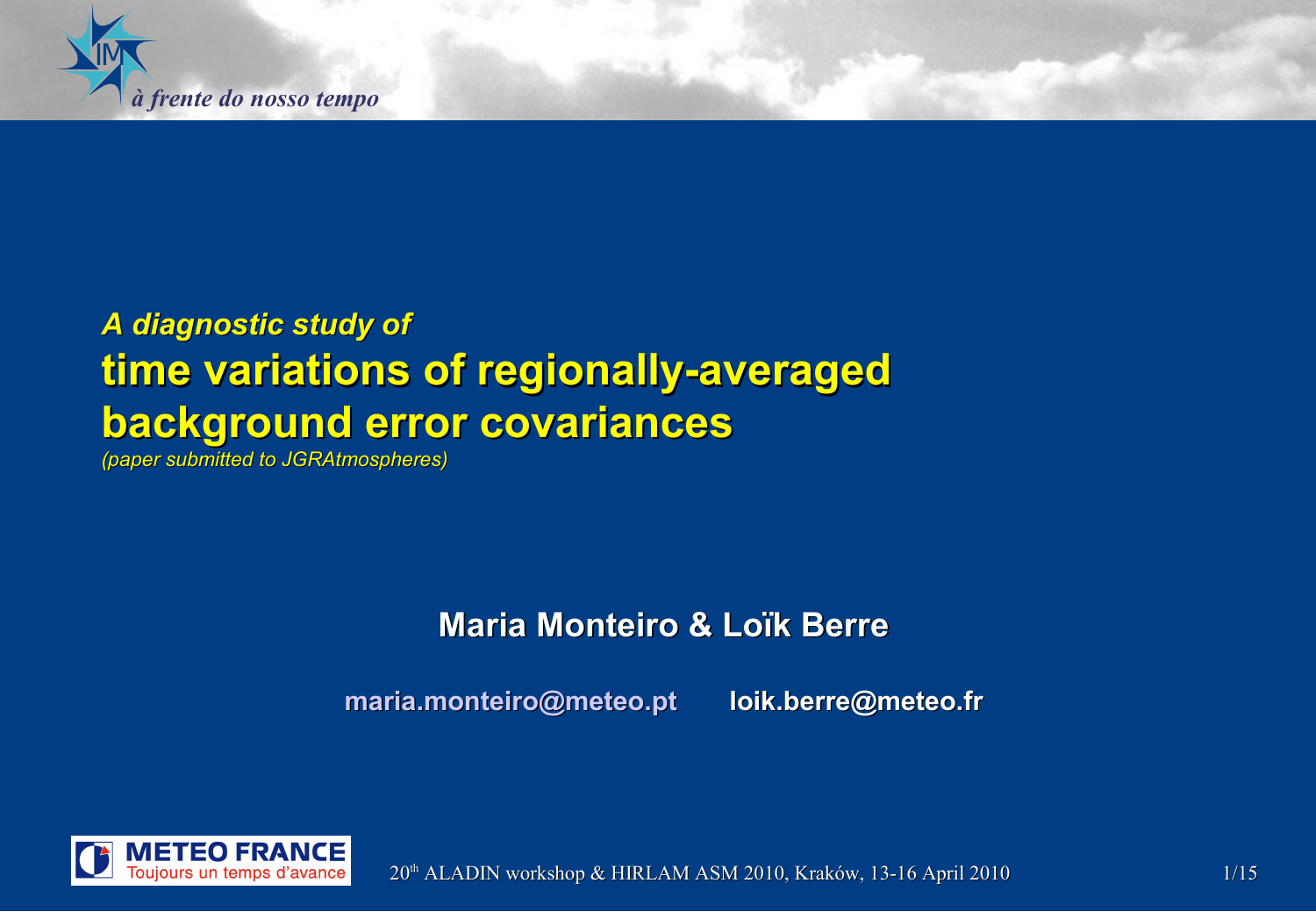

## **Overview**

## **1. Introduction**

## **2. Seasonal variation of covariances**

## **3. Day-to-day variation of covariances (winter)**

- **4. Diurnal cycle variation (summer)**
- **5. Conclusions**

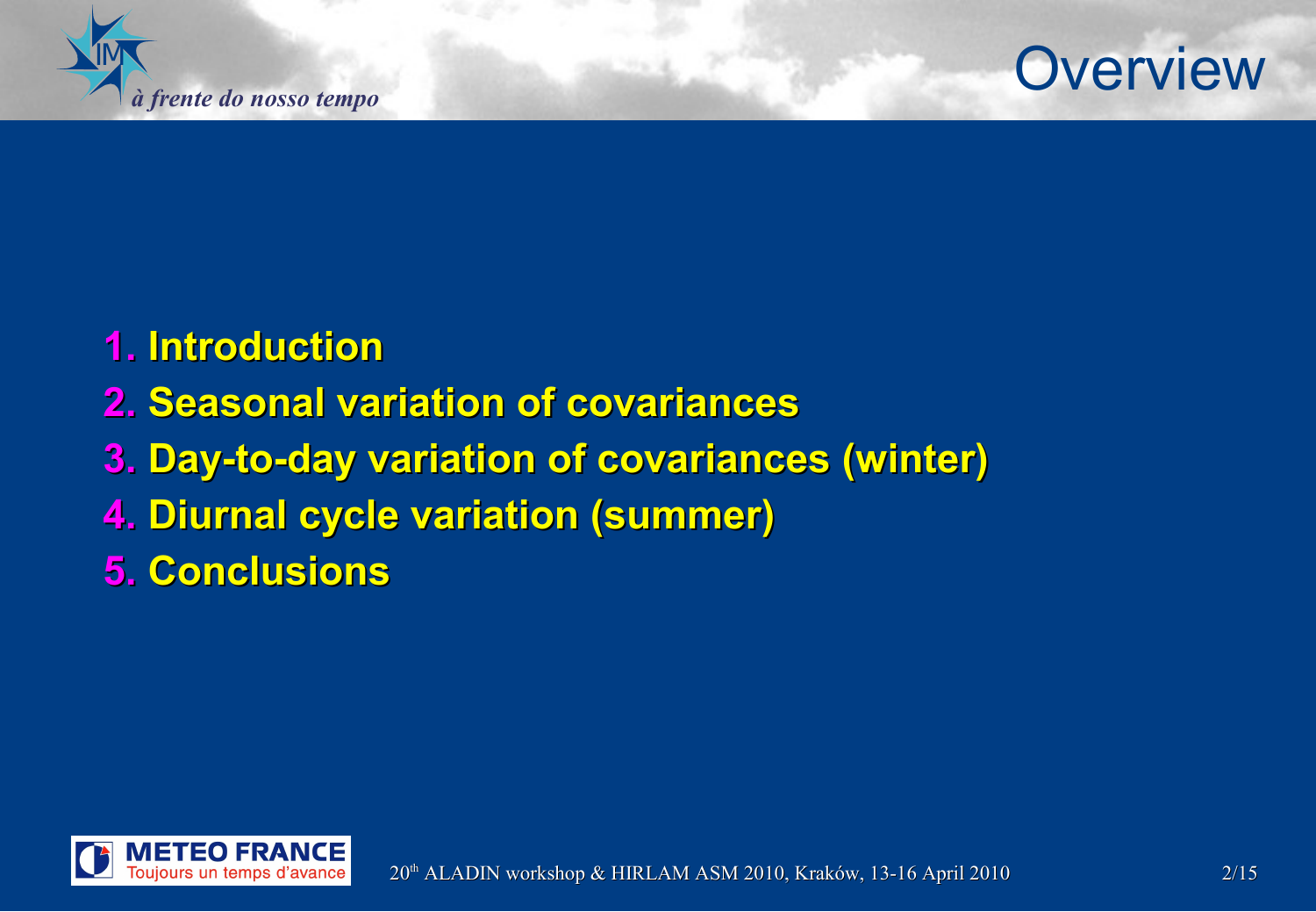

# **Introduction**

**Motivation:** *relaxation of stationarity assumption (flow dependency)*

**Experimental framework:** ALADIN/France domain (60 levels)

Two REnDA were considered *per season (W1, W2, S1 and S2),* to check the robustness of covariance estimates:

- 6 members
- different (explicitly) independently perturbed observations sets
- 6 hour (implicitly) perturbed forecasts as background
- perturbed coupling files from AEARP

### Two periods (30 days):

- Winter (2008): 12 Feb->13 March
- Summer (2008): 3Jul->2 Aug





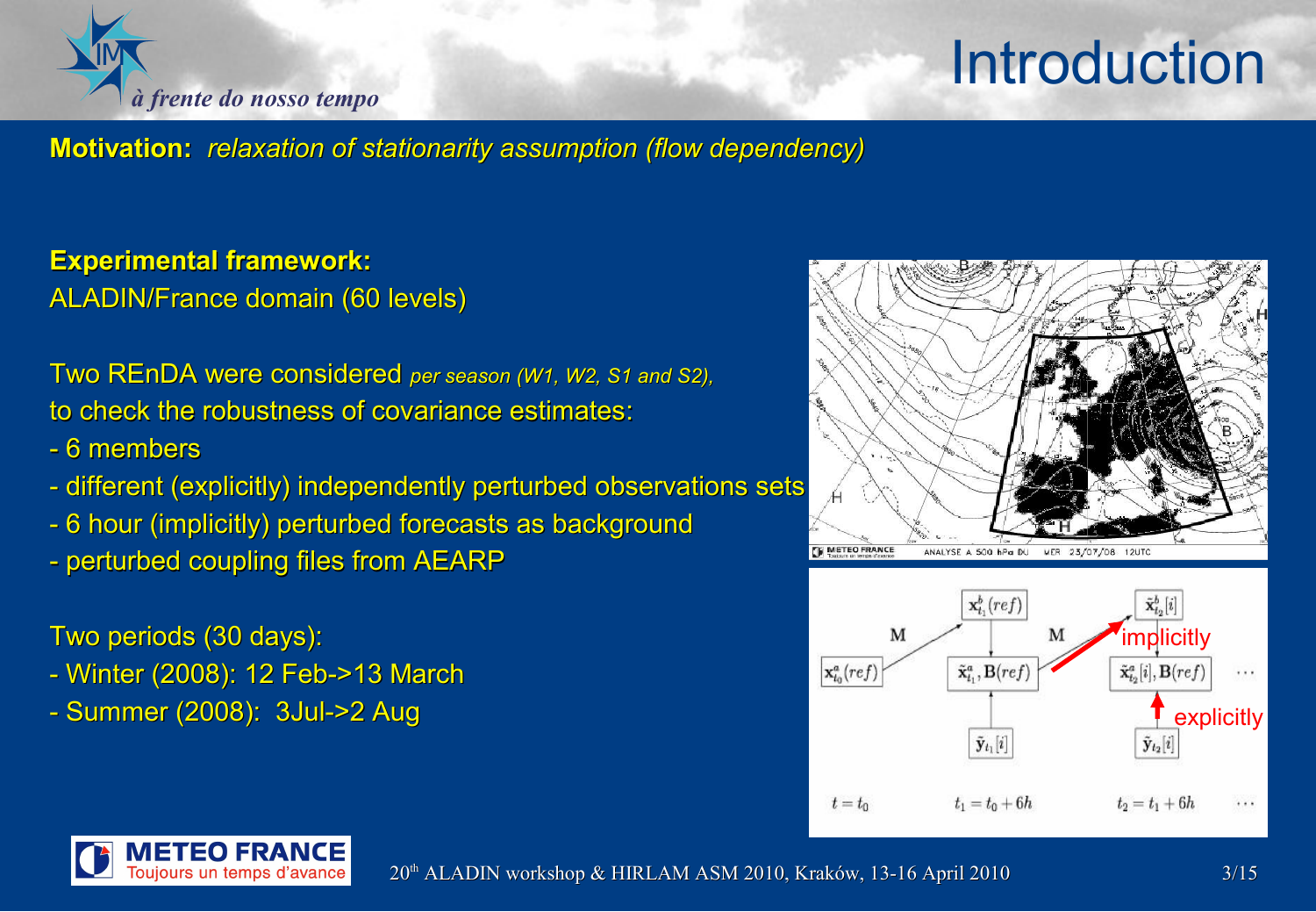

## **Introduction**

#### **Diagnostic parameters:**

**Standard deviations and spectral decomposition of variance**  *horizontally-averaged standard deviation of background error, σ<sup>b</sup> (z) horizontally-averaged background error variance spectra, ν<sup>b</sup> (K\*, z)*

#### **Horizontal and vertical correlations**

*horizontal length-scales of background errors,* <sup>L</sup>*<sup>z</sup> vertical auto-correlations of background errors, ρ (z,z')*

#### **Model variables:**

*specific humidity, temperature, divergence, vorticity*

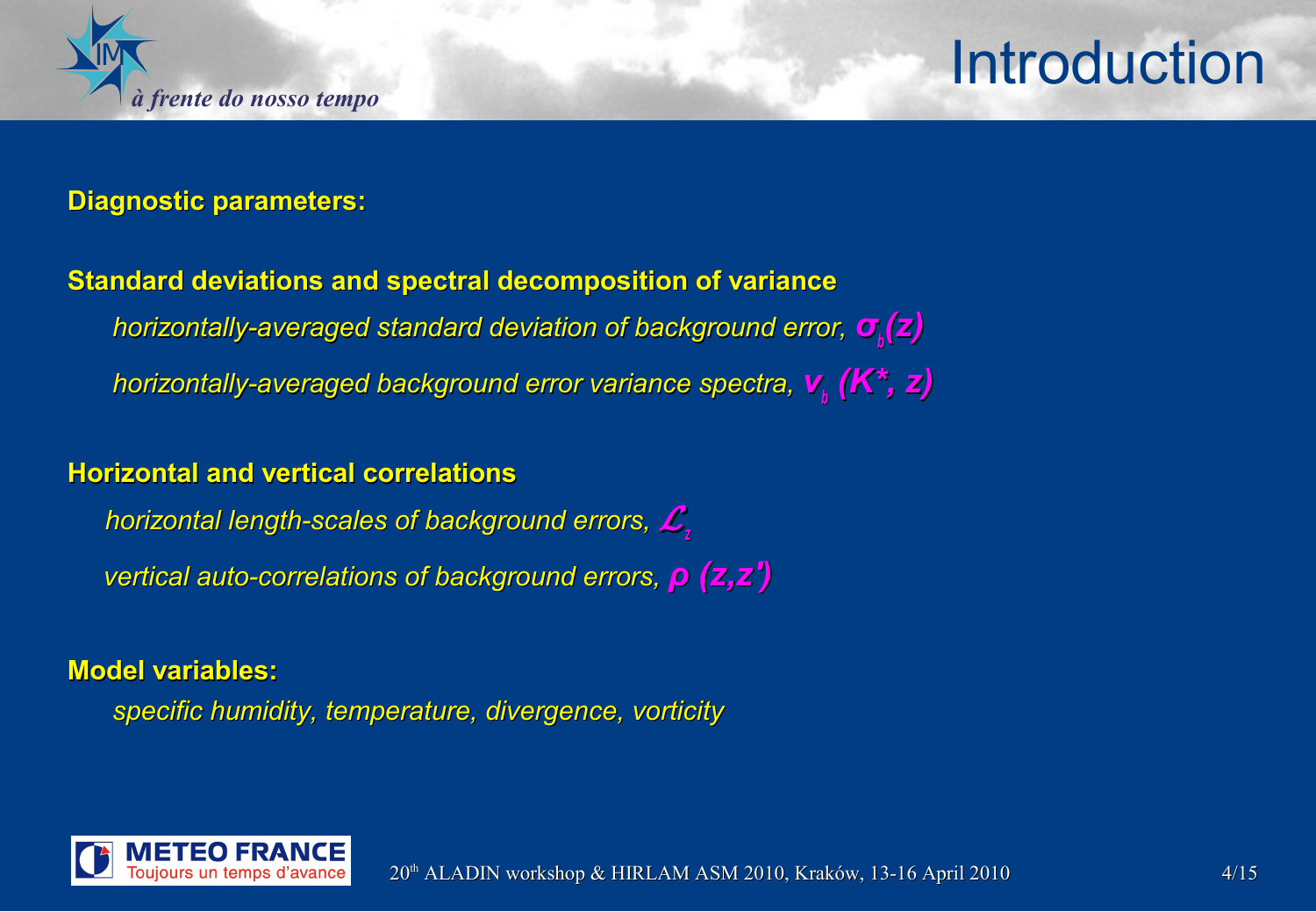

## **Seasonal variation**

### **Profiles of horizontally-averaged STANDARD DEVIATIONS**

*ALADIN/France 6 hour forecast errors (issued from the 12UTC network, and valid at 18UTC)*

**→ first ensemble in WINTER (full)** 

**→ first ensemble in SUMMER (dashed)**



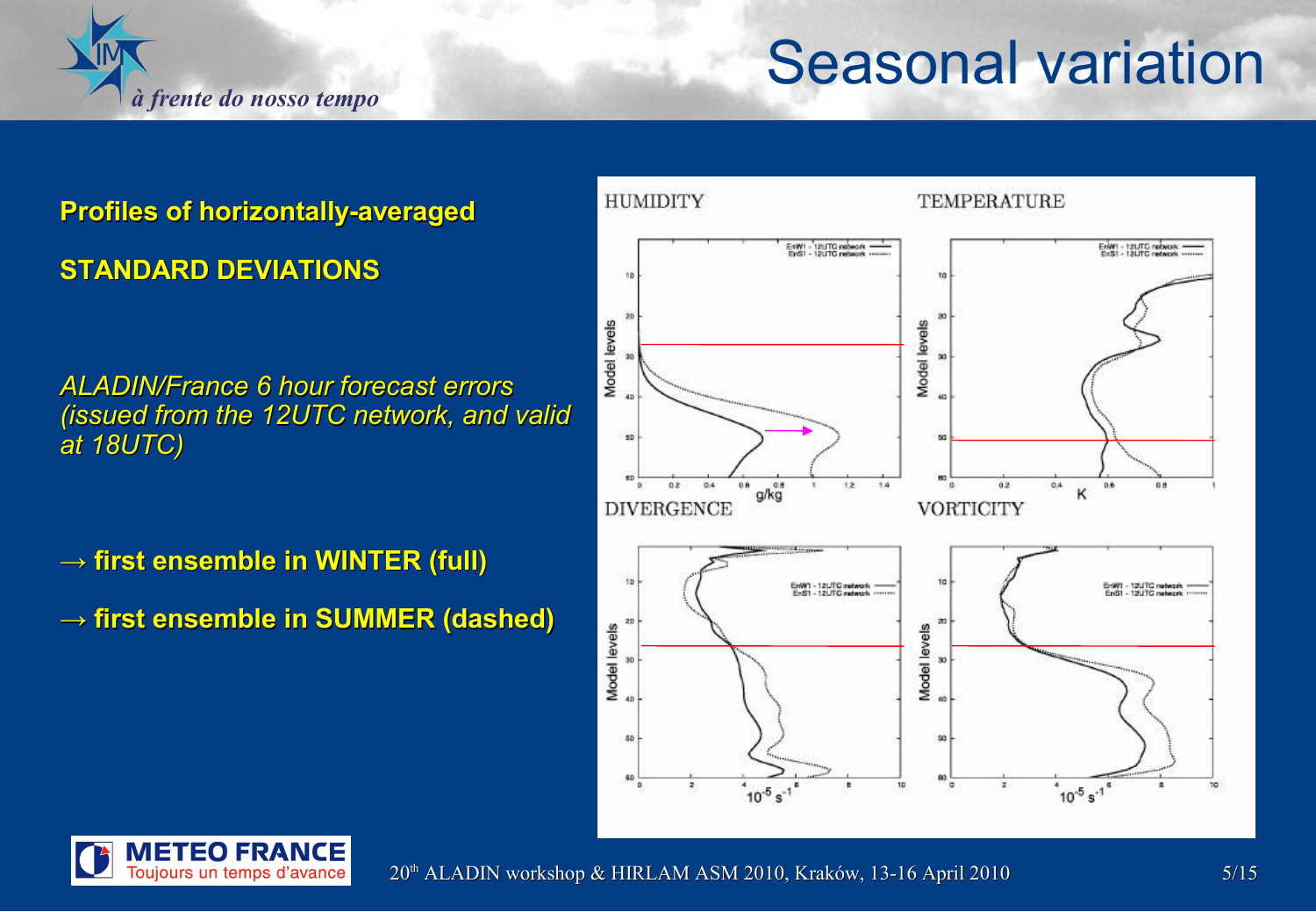

## **Seasonal variation**

**Top panels:**

**500hPa horizontal VARIANCE SPECTRA**

**Bottom panels:**

**Profiles of horizontal LENGTH-SCALES**

*ALADIN/France 6 hour forecast errors (issued from the 12UTC network and valid at 18UTC)*

**→ first ensemble in WINTER (full)**

**→ first ensemble in SUMMER (dashed)**



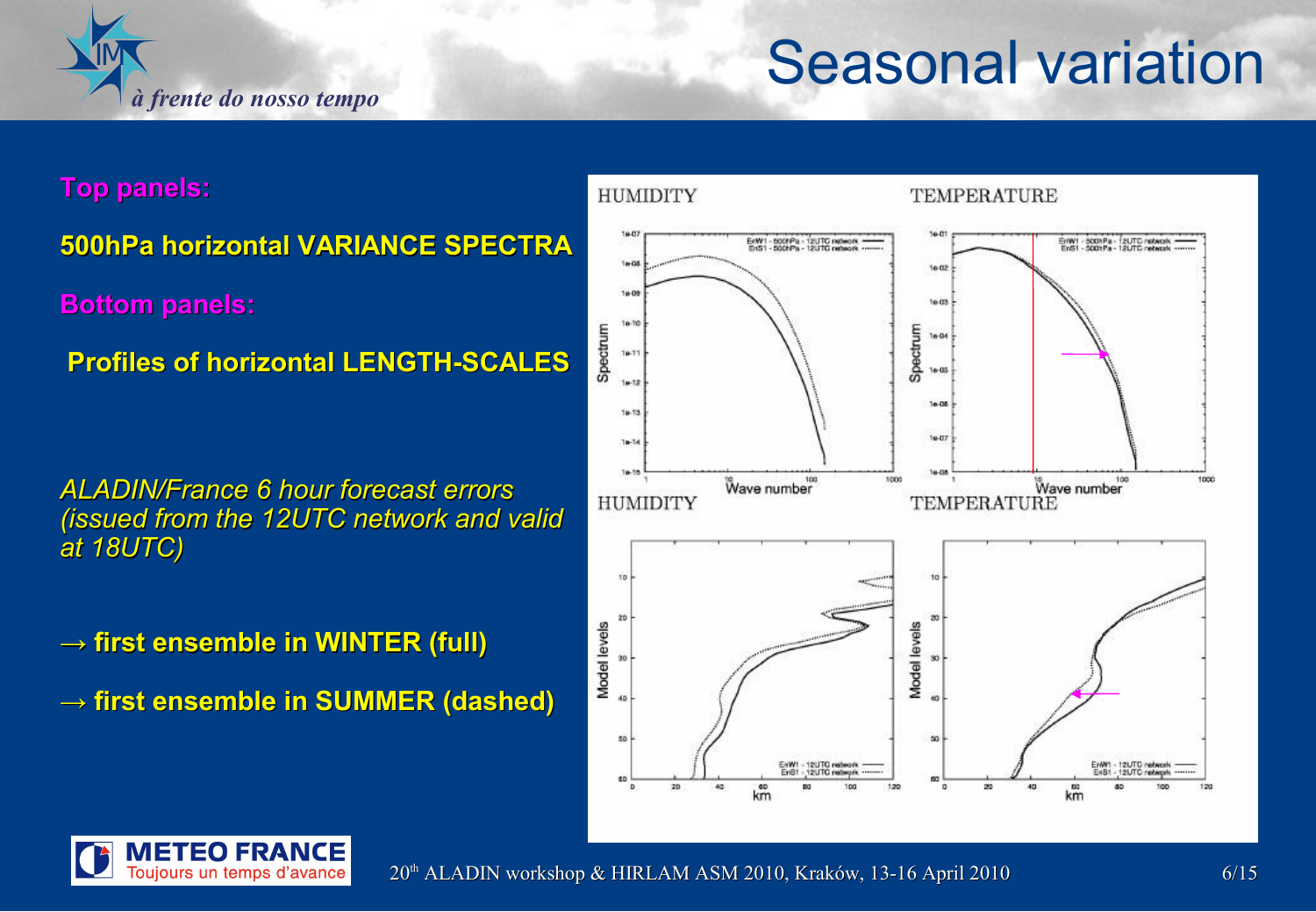

## **Seasonal variation**

### **VERTICAL AUTO-CORRELATIONS (specific-humidity)**

*ALADIN/France 6 hour forecast errors (issued at 12 UTC and valid at 18UTC)*

**→ first ensemble WINTER (left) → first ensemble SUMMER (right)**

The isoline spacing is 10%



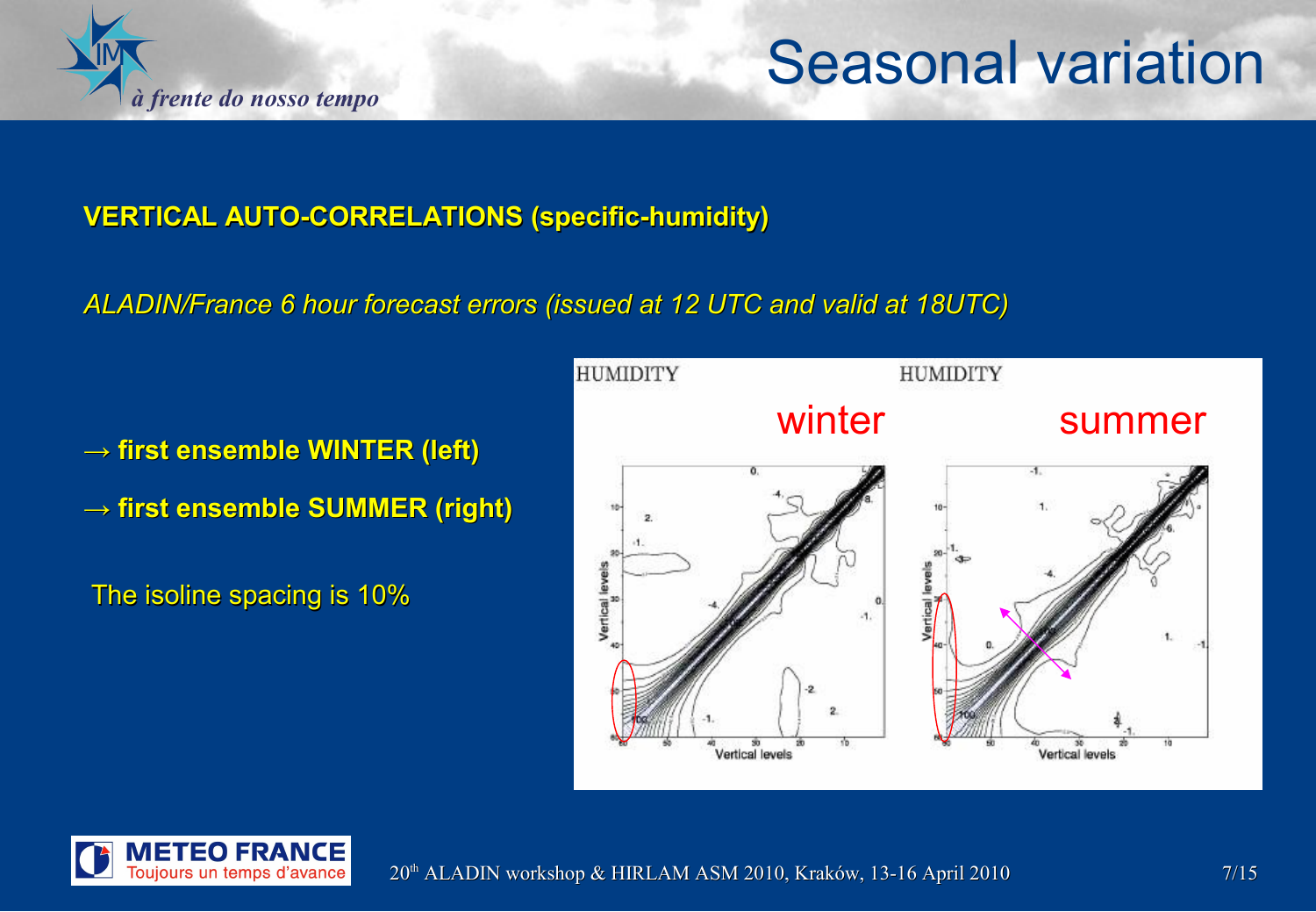

# Day-to-day variation (winter)

### **Time evolution of 500hPa horizontally averaged STANDARD DEVIATIONS** *ALADIN/France 6 hour forecast errors (issued from the 12UTC network and valid at 18UTC)*



 $\rightarrow$  **W1, W2 for WINTER (full) → S1, S2 for SUMMER (dashed)**

**Two contrasting cases were studied using two independent ensembles per season:**

**A. WINTER – day 4:** *smallest variance values of wind and temperature*

**B. WINTER - day 23:** *standard deviation is even larger than in summer days (due to a winter cut-off low)*

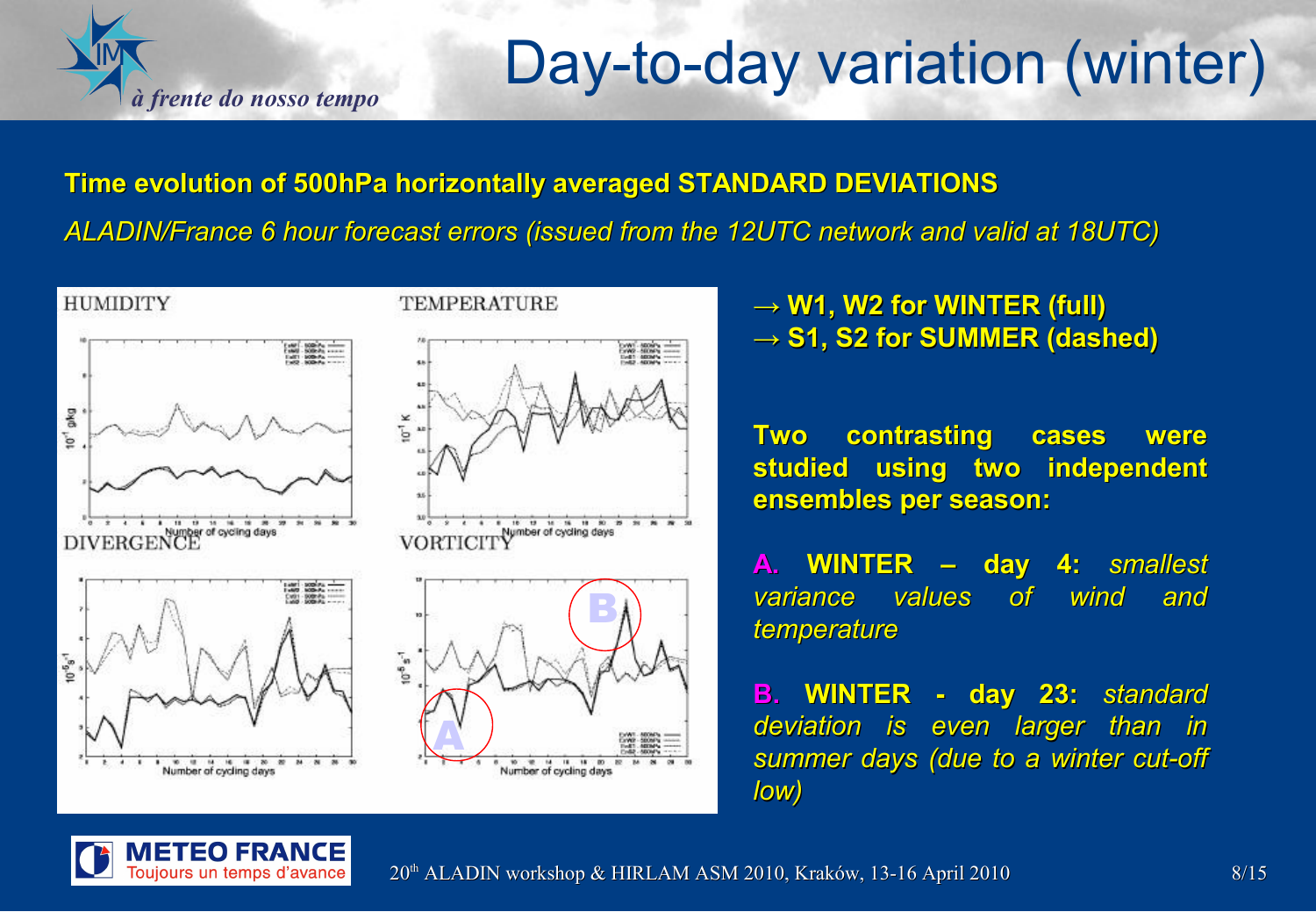# Day-to-day variation (winter)

CASE A (WINTER – day 4)

*à frente do nosso tempo*

IM

**16th Feb 2008:** stable anticyclonic situation

### CASE B (WINTER – day 23)

**6 th of March 2008**: unstable high cut-off low





 $20<sup>th</sup>$  ALADIN workshop & HIRLAM ASM 2010, Kraków, 13-16 April 2010 9/15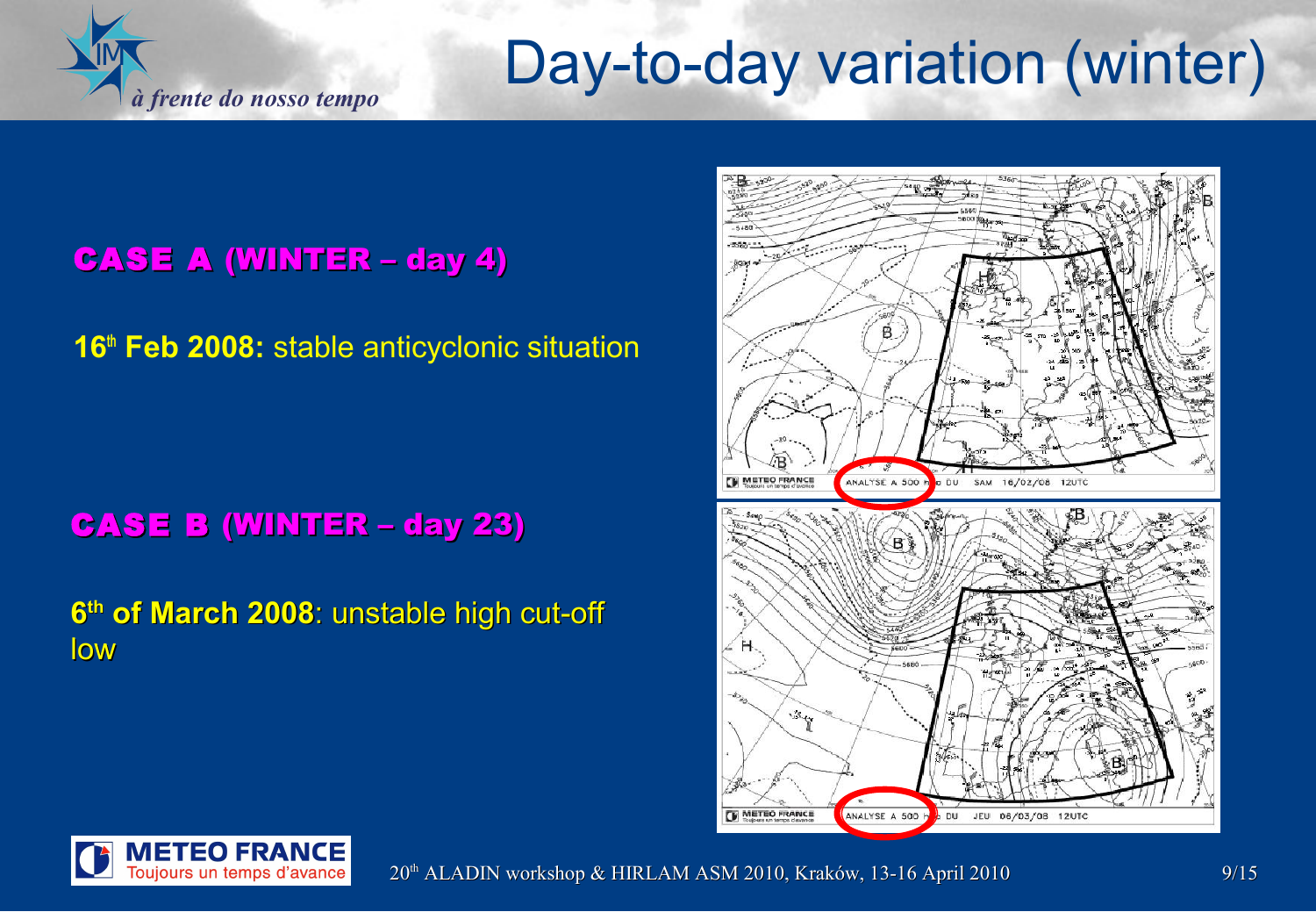

# Day-to-day variation (winter)

### Profile of horizontally-averaged **STANDARD DEVIATIONS**

#### Profile of horizonta**l**

### **LENGTH-SCALES**

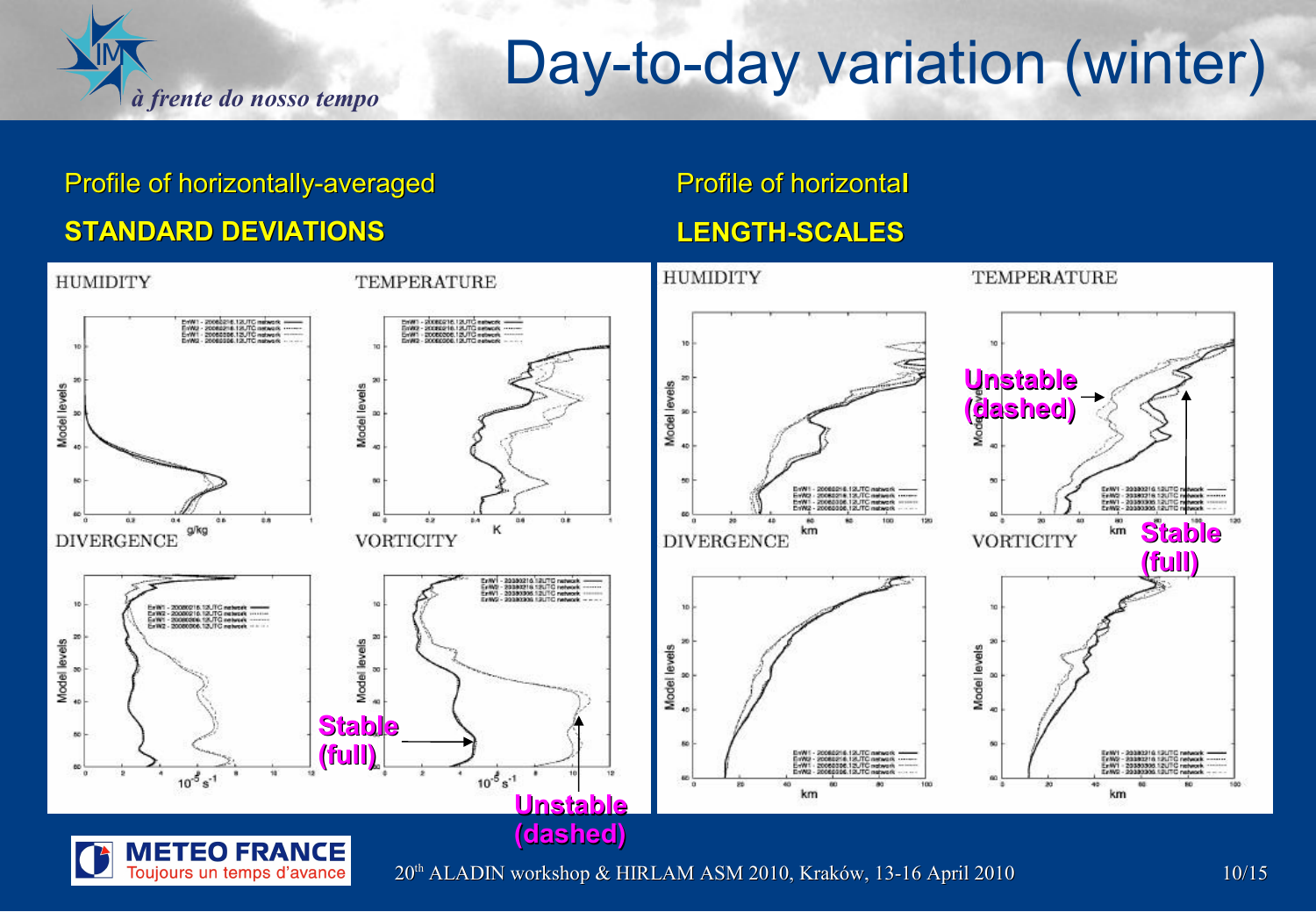## Diurnal variation (summer)

**Humidity Temperature**

**Profiles of horizontally-averaged STANDARD DEVIATIONS over a seasonal period**

*à frente do nosso tempo*

*ALADIN/France 6 hour forecast errors*

**All networks (diurnal cycle):**

**→ valid at 00UTC → valid at 06UTC → valid at 12UTC → valid at 18UTC**

> METEO FRANCE Toujours un temps d'avance



10

20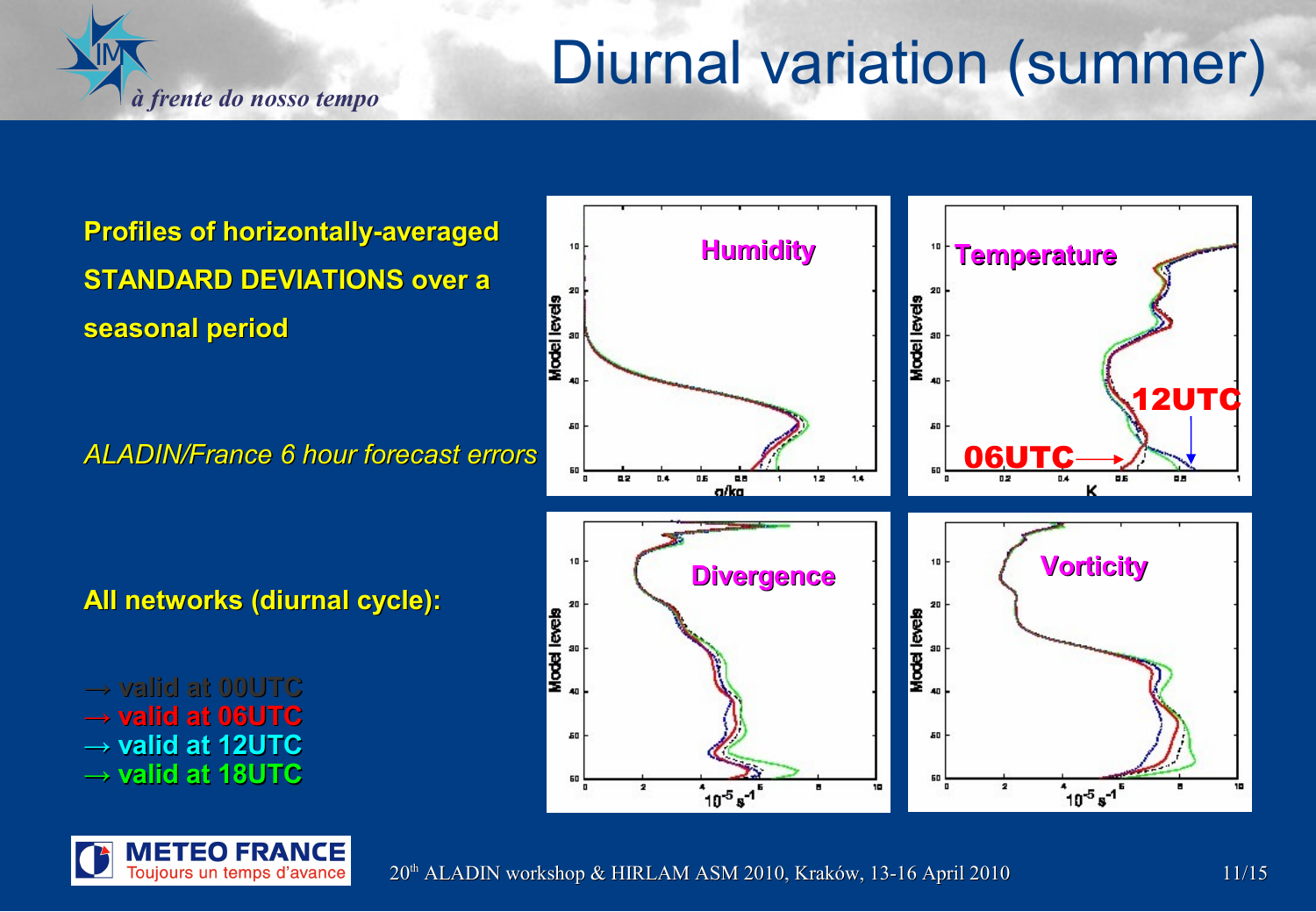# Diurnal variation (summer)

**Time evolution of 975hPa (PBL) horizontally averaged STANDARD DEVIATIONS**

*à frente do nosso tempo*

 $\rightarrow$  Diurnal variation  $\rightarrow$  Day-to-day variation

*ALADIN/France 6 hour forecast errors (valid at all networks: 00UTC, 06UTC, 12UTC and 18UTC)*



#### TEMPERATURE





 $20<sup>th</sup>$  ALADIN workshop & HIRLAM ASM 2010, Kraków, 13-16 April 2010 12/15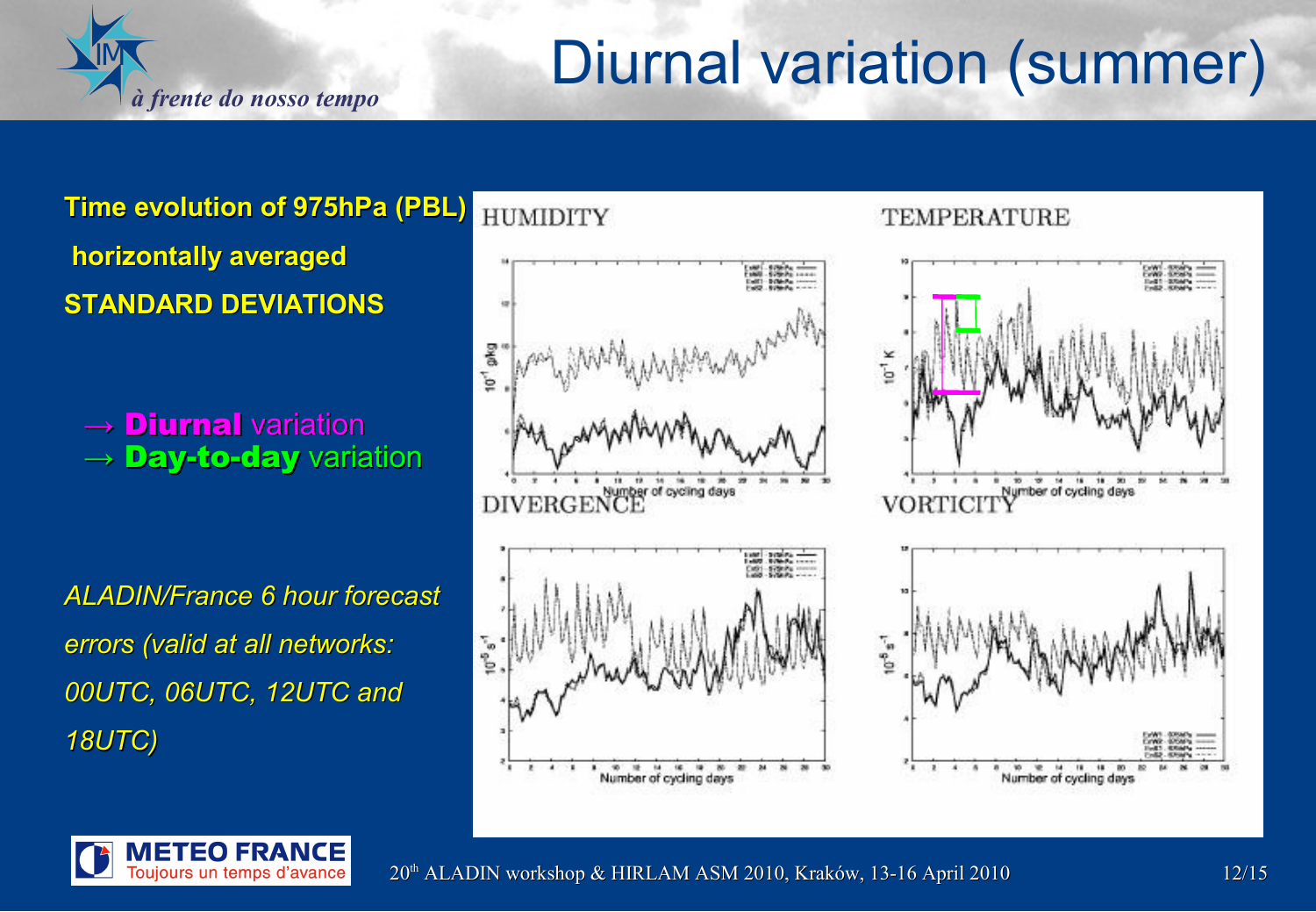## Diurnal variation (summer)

#### **Seasonal averaged VERTICAL AUTO-CORRELATIONS (specific-humidity)**

*à frente do nosso tempo*

### *ALADIN/France 6 hour forecast errors valid at specified hour*

The isoline spacing is 10%





 $20<sup>th</sup>$  ALADIN workshop & HIRLAM ASM 2010, Kraków, 13-16 April 2010 13/15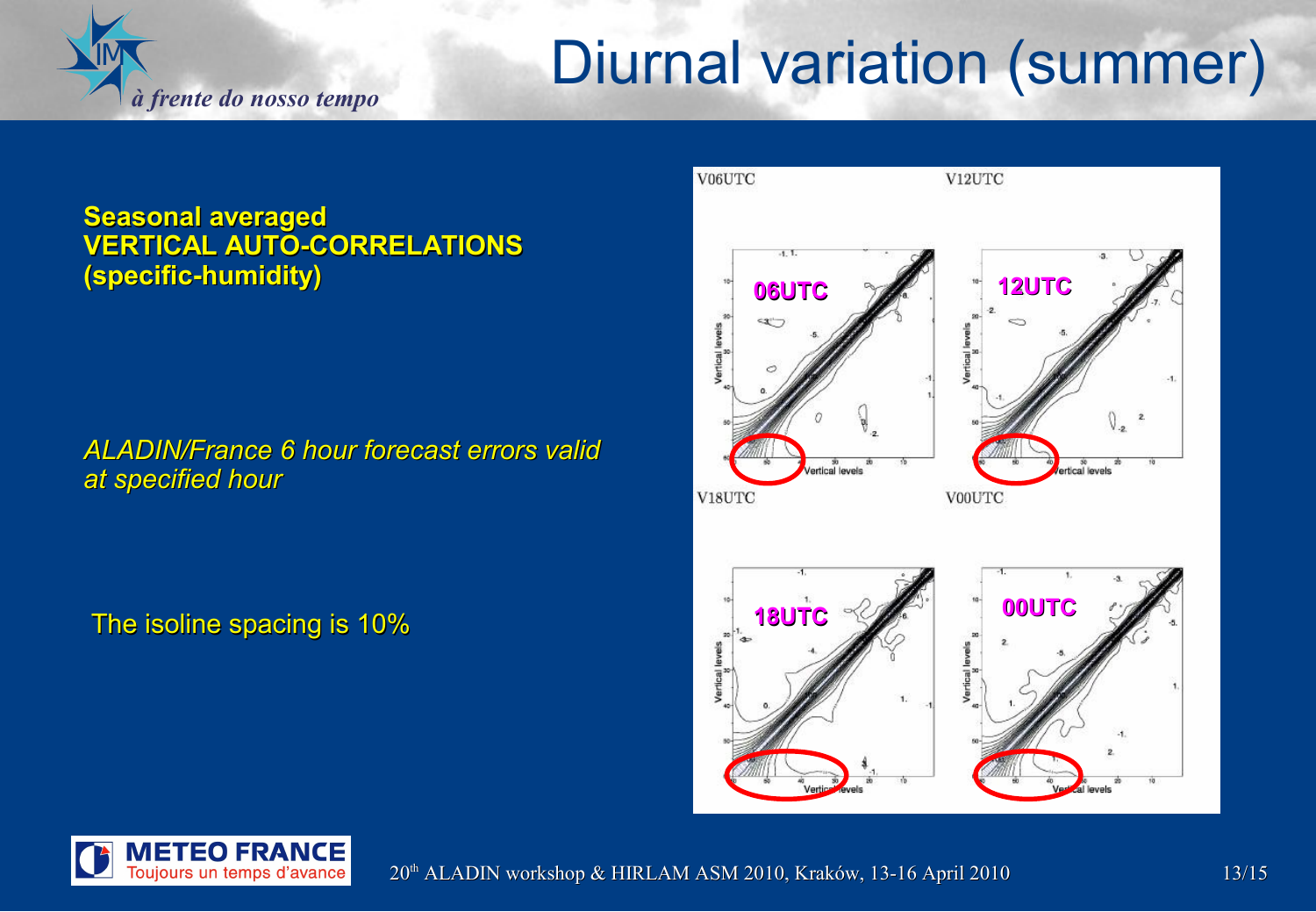

## **Conclusions**

#### **Error covariance variations have been found:**

- **Season: winter → summer** *variances are larger and length-scales are smaller; this feature reflects implications of increased convective activity in summer*
- **Day: in connexion with the synoptic situation** *variances are larger and length-scales are smaller in the cyclonic situation (versus anticyclonic); and can be even more pronounced than seasonal variations*
- **Hour: related to diurnal cycle** *mainly in the boundary layer during summer in accordance with expected effects of convective activity in the afternoon*

 Besides, **all these time-dependent covariance estimates appear to be robust with a 6-member ensemble** *therefore these results support the idea to represent these time variations by using a real time ensemble data assimilation system*